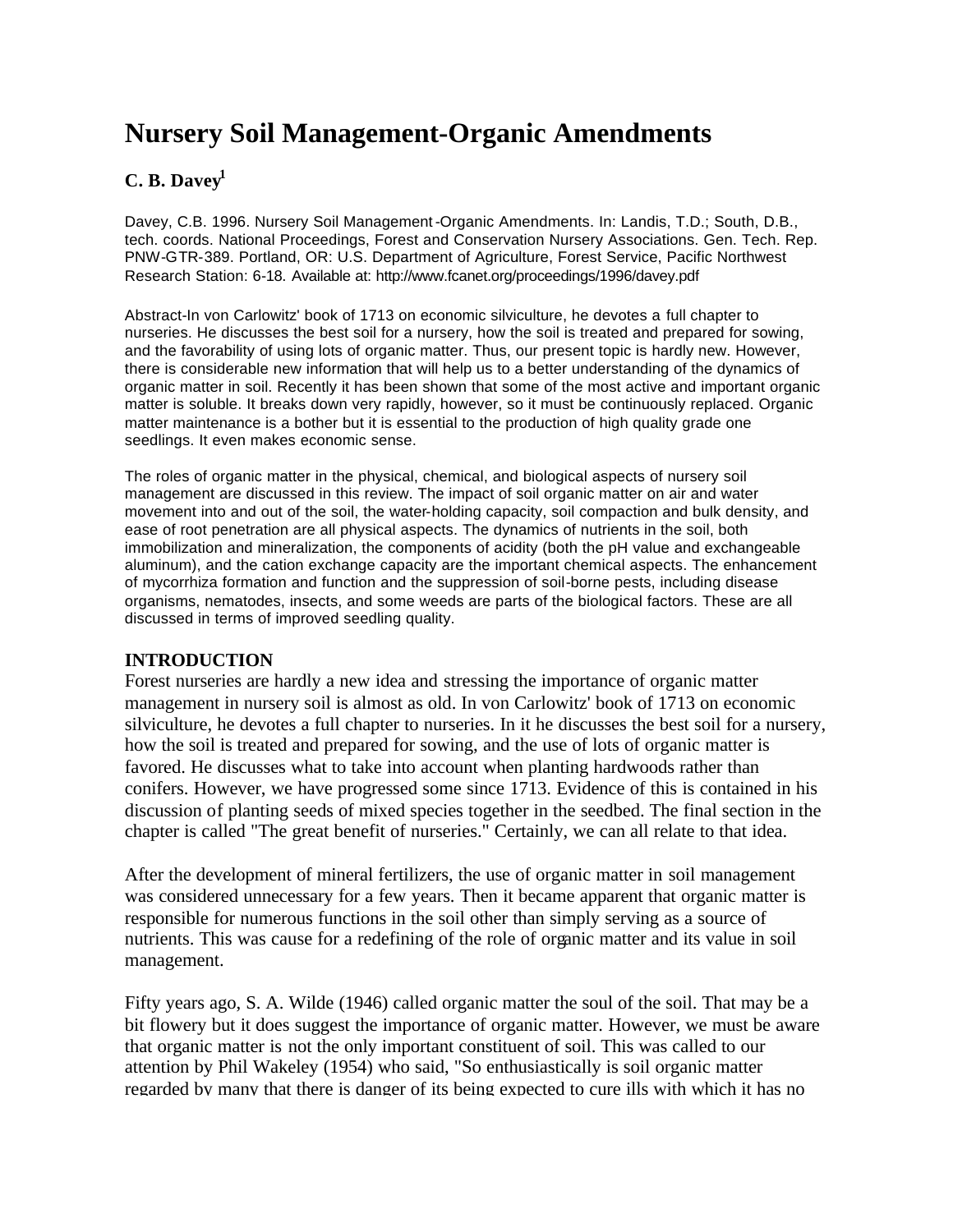connection ......."

Very recently, Fisher (1995) posed some important questions regarding sod organic matter. They included; "..is soil organic matter an important determinant of soil quality, and if it is, why are formal relationships between soil organic matter and soil quality so poor?"

There is only a poor relationship between total soil organic carbon and tree growth (Fisher 1995). This is probably because of a large difference between total and active C. "In mineral soils, the amount of active organic C, that which is in solution or exchangeable at any one time is less than I% of the total organic C..." Thus, large changes can take place in the active fraction without being detectable in the total organic C. "There may be a statistically significant relation between tree growth and some particular fraction of soil C, but we are yet to explain that relationship" (Fisher 1995).

After posing these and other tough questions, Fisher discusses them at length. Finally, after looking at some of what is known, as well as what is not known, he concludes that "Soil organic matter is the fuel that runs the soil's engine" (Fisher 1995). With this cautious but optimistic background, we will undertake a discussion of nursery soil organic matter management and its impact on important soil properties and eventually, of course, on seedling growth and quality.

Before we get down to the particulars, we need to define soil organic matter. This can be done from the philosophical to the very practical point of view. There is a lack of complete unanimity of definition, but in general, ideas are quite close. There are three basic components to soil organic matter. They include:

- 1) live plant and animal tissues and microbes in soil which are easily identifiable and are starting to be humified,
- 2) plant, animal, and microbial tissues in various stages of decomposition and which are difficult to identify, and
- 3) fully humified material whose origin is essentially impossible to detect (Davey and Krause 1980, Davey 1984).

From the totally practical point of view, soil organic matter is any organic material In a soil sample that we submit for analysis which will pass through the sieve that the lab uses [commonly the holes in the sieve are about 1/8th inch (2 mm)]. Anything larger than that ends up in the trash. Because of this fact, recently applied bark or sawdust frequently does not appear to have had an effect the soil organic matter content.

The study of organic matter decomposition and humification was first quantified by S. A. Waksman and associates (Waksman 1929; 1936; Waksman and Tenney 1927). The 1927 report discussed in detail the decomposition of our favorite winter cover crop-- rye.

On a world-wide basis the amount of C in decaying organic mater and fully humified soil organic matter appears to exceed the amount of C in live vegetation by at least factor of two (Bouman and Leemans 1995).

The addition of organic matter to soils can affect the cycling of nutrients through its effects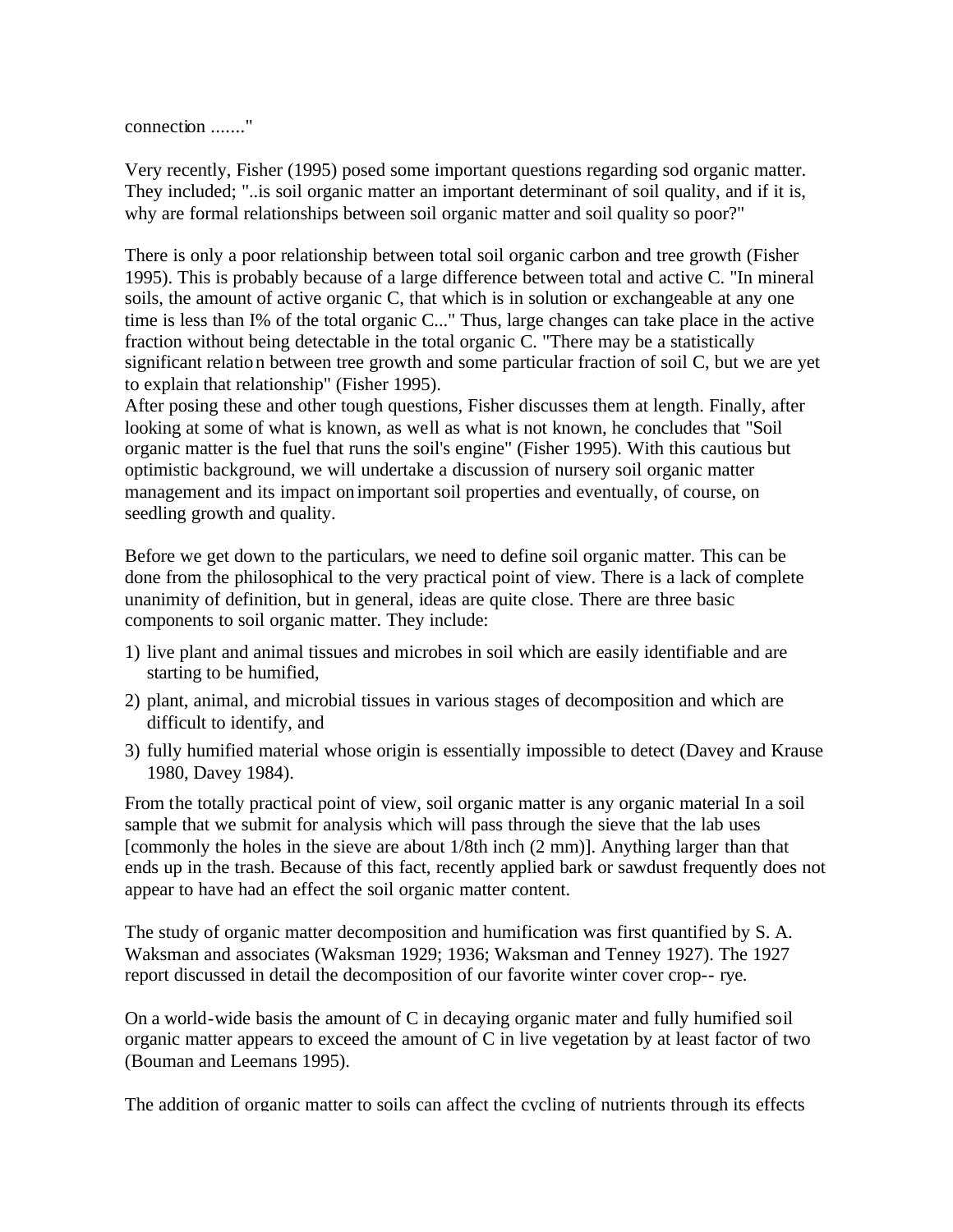on the physical, chemical, and biological properties of those soils (Johnson 1995). Thus, organic matter is shown to be involved in nearly all aspects of soil processes.

In these introductory remarks, we have seen soil organic matter go from a position of being overly important to being of little importance to the present middle ground where we realize that it is important In soil management but it is only one of several important aspects in nursery soil management. With these thoughts in mind, we will now undertake a discussion of the various roles and effects of soil organic matter.

#### **PHYSICAL PROPERTIES AND EFFECTS**

Soil organic matter occurs in the solid, colloidal, and soluble states. The surface area of the colloidal material is extremely large and many important reactions occur at the solid-liquid interface. (Stevenson, 1985).

The organic matter affects aeration, structure, drainage, moisture-holding capacity, and nutrient availability. The last represents organic matter as both a source of some nutrients and cation exchange capacity (CEC) to hold others against leaching. This fact demonstrates that the physical and chemical aspects of soil organic matter management are completely intertwined.

Organic matter helps hold water (Hollis 1977). It accounted for over 73% of the variation in water held over a range of soils. This was expanded by Krause (personal communication) to show that the sandier the soil, the more important was the organic matter in water retention.

Soil with ample organic matter allows good air and water movement. This is important for both movement in and out of the soil. Any impediment of air movement in both directions results in a shortage of oxygen for root respiration. This results in impeded root growth and eventually top growth as well.

One basic physical property of soil that does not receive much attention is soil temperature. However, it is the most important factor in determining the appropriate amount of organic matter that we might seek to maintain in our soils. Temperature affects all reactions similarly. That is, a rise in temperature by  $10^{\circ}C$  (18 $^{\circ}F$ ) doubles the rates of reaction. Conversely, a temperature drop of that same amount cuts the rates in half. For example, if a soil starts the growing season at  $40^{\circ}$ F and warms to 58 $^{\circ}$ , the rate of organic matter decomposition doubles. In the middle of the summer it can easily increase to  $76^\circ$ F. That will double the decomposition rate again. The rate will remain high until fall when the soil cools again. Thus the warmer the soil, the more difficult it is to maintain a high organic matter content. Soil texture also affects this relationship with sandy soils losing organic matter faster than finer textured soils. Many of us in the South are on soils that are sandy and very warm. Thus, we cannot hope to maintain levels much above 2% organic matter. Those on the north edge of the range (e.g., in Virginia), may maintain about 3%. With altitude, such as at the fraser fir nursery in North Carolina, we might work for 4%. In the cooler and finer textured nursery soils of the PNW, levels of 5 to 8 % are not unreasonable.

Regardless of soil texture, erosion is always a worry. The maintenance of a good organic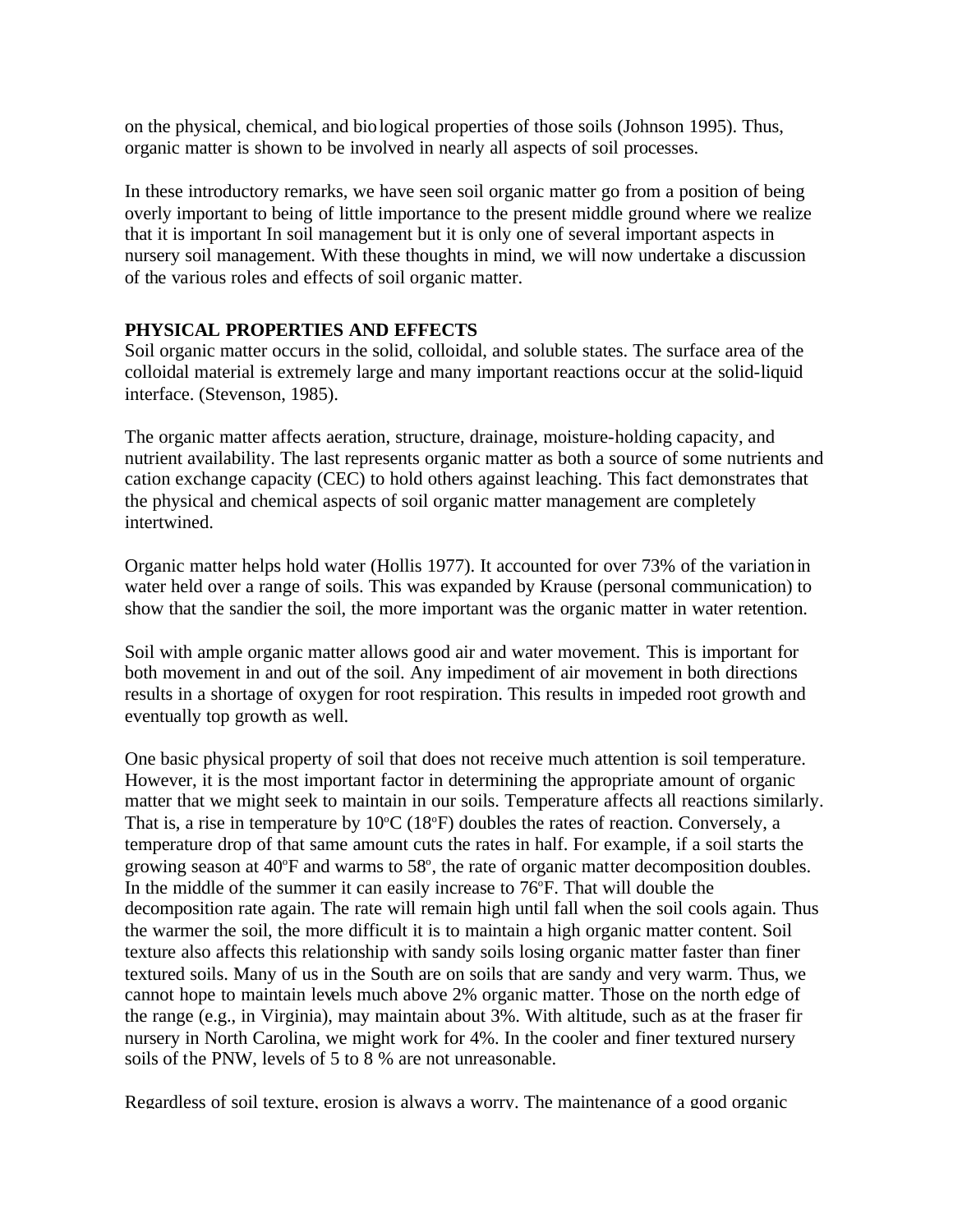matter level in the soil will reduce the rate of erosion. Thus, it is a form of insurance.

Lack of control of traffic across nursery fields can result in increased soil bulk density, a measure of compaction. This easily results in 15%, or more, reduction in seedling production. This process can be partly reversed by proper soil organic matter maintenance. However, traffic control is still necessary. Eventually, subsoiling will also be needed. The reverse should also be noted. A significant reduction in soil organic matter results in more damaging soil compaction.

Soil bulk density is related to several other soil properties. These include porosity, aeration, internal drainage, and mechanical impedance. Collectively, these properties strongly affect both root and top growth. Nearly all nursery soil management operations result in some soil compaction. The degree of compaction varies with the type of operation and especially the care with which it is practiced. This is true both in the nursery and in the forest (Froehlich and McNabb 1984). The loss of organic matter and compaction lead to a decrease in water infiltration and water-holding capacity, a reduction of air movement into and out of the soil, and an impedance in root penetration of the soil. Above a certain compaction level, roots are no longer able to expand at all and seedling growth stagnates (Mitchell et al. 1982).

## **CHEMICAL PROPERTIES AND EFFECTS**

Soil chemical properties that are affected by organic matter include, acidity, nutrition, and CEC relationships. To keep us humble, let's refer to Fisher (1995) again.

"Despite all our efforts, . . . our understanding of the ecological role of humus is very poor." (Fisher 1995). "A second area in which we lack sufficient understanding is the role of C in soil solution ... in soil fertility" (Fisher 1995).

We know that the soluble C can chelate metallic ions, enhance nutrient availability, and reduce the toxic effects of Al (Fox and Comerford 1992). These soluble organic compounds are probably very short-lived. Thus, to be effective they must be continuously produced. Some estimates have suggested replacement every three days during the growing season.

Fresh plant material decomposes, releasing C, H, O, N, S, P and cations such as Ca, Mg, and K. Nutrient elements are recycled by microorganisms in the soil and in the organic matter, and are often made available for plant uptake (McColl and Gressel 1995). Interactions between inorganic elements and the organic material can have important effects on nutrient availability. For example, soluble organic acids can affect P availability through chelation. Organic acids can also prevent precipitation of P by Fe and Al oxides (Fox et al. 1990).

The topic of dissolved organic matter and its importance to soil management is quite new (Hebert and Bertsch 1995). These authors have provided a review of our current understanding of this topic. This is probably the most dynamic part of organic matter management because of the rapidity with which changes occur.

Organic matter and phosphorus (P) have a complicated relationship. The organic matter contains P and its decomposition requires P. Partly humified organic matter can solubilize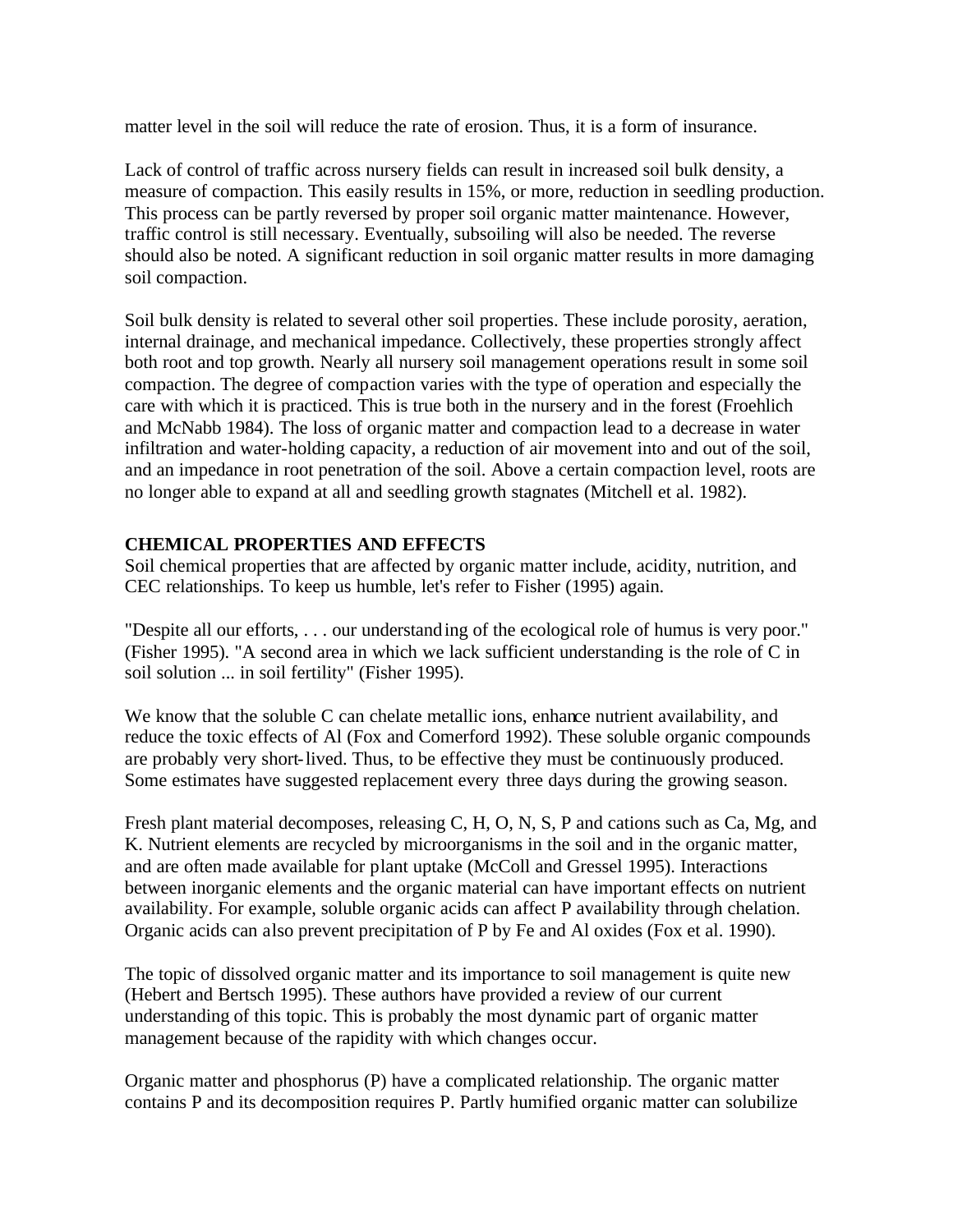both Fe and Al P compounds. Thus, P dynamics during organic matter decomposition are very complex. Some P is being mineralized while other P is being immobilized continually. Usually, between 30 and 80 percent of the P in soil is associated with the organic matter.

Soil organic compounds bind metallic ions and increase the availability of some and decrease that of others (Stevenson 1982). This is especially involved in the case of iron (Fe). The Fe is often chelated in the soil by low molecular weight organic acids. This reduces the likelihood of Fe chlorosis (Stumm 1986). Iron that is free in a well aerated soil (suitable for root growth) is usually highly oxidized and thus not available for uptake by plants. There are microbes in the soil that tend to oxidize Fe and make it less available. They are a major cause of our common mid-summer Fe chlorosis. There are other microbes that tend to reduce Fe and increase its availability. There are still others tha t chelate the Fe. They chelate it for their own benefit. That is so they will have Fe when they need it. In some of the chelates, the Fe is in a form that the seedlings can get and that is helpful. However, in other chelates, the Fe is not available to the seedlings at all. We must remember that these microbes are working for their own benefit. The seedling is just a bystander - sometimes a winner and sometimes a loser.

The boron (B) that plants frequently use comes from the organic matter. Thus, decomposition of the organic matter is required to maintain a supply of B in the soil. This means that a dry soil can be deficient while that same soil when moist may not be deficient without any change in the total amount of B in the soil at all. Sands that are low in organic matter are prone to B deficiency. Many nursery managers are well aware of that.

The minor elements, copper, manganese, and zinc are chelated by low molecular weight organic matter, some of which is soluble (Fox 1995). It is possible that the small molecule including these elements is taken up directly by seedling roots. The important thing is that with ample organic matter, minor element availability is enhanced.

In addition to the direct effects of organic matter on seedling nutrition, there are some less direct effects as well. These involve the soil acidity and the cation exchange capacity (CEC). In nearly all nursery soils, the CEC is highly affected by the organic matter content. This is because the two principal sources of CEC are organic matter and clay. Hopefully, very few of us manage nurseries with clay soils. The CEC of organic matter is different from that associated with clays. The difference is that the clay-CEC is independent of acidity (pH) while the CEC from organic matter is highly pH-dependent. Roughly, the pH dependent CEC will about double as a sandy soil goes from pH 3.5 to pH 7.0. Obviously, we don't want our soil to be at either extreme but it does show that if our sod becomes increasing acidic, its ability to hold nutrients on the CEC is diminished. Under very acidic conditions both the CEC lowers and lots of H is produced which further induces nutrient cation displacement. At pH 5.5 we hit a happy medium of lots of things and nutrient retention is good.

The more organic matter there is in a soil, the higher is its CEC. This, in turn, buffers the soil against rapid changes in pH value. Sandy soil that is low in organic matter and thus has a low CEC is prone to experience large and rapid shifts in pH value. Seedling development is adversely affected by such shifts in acidity.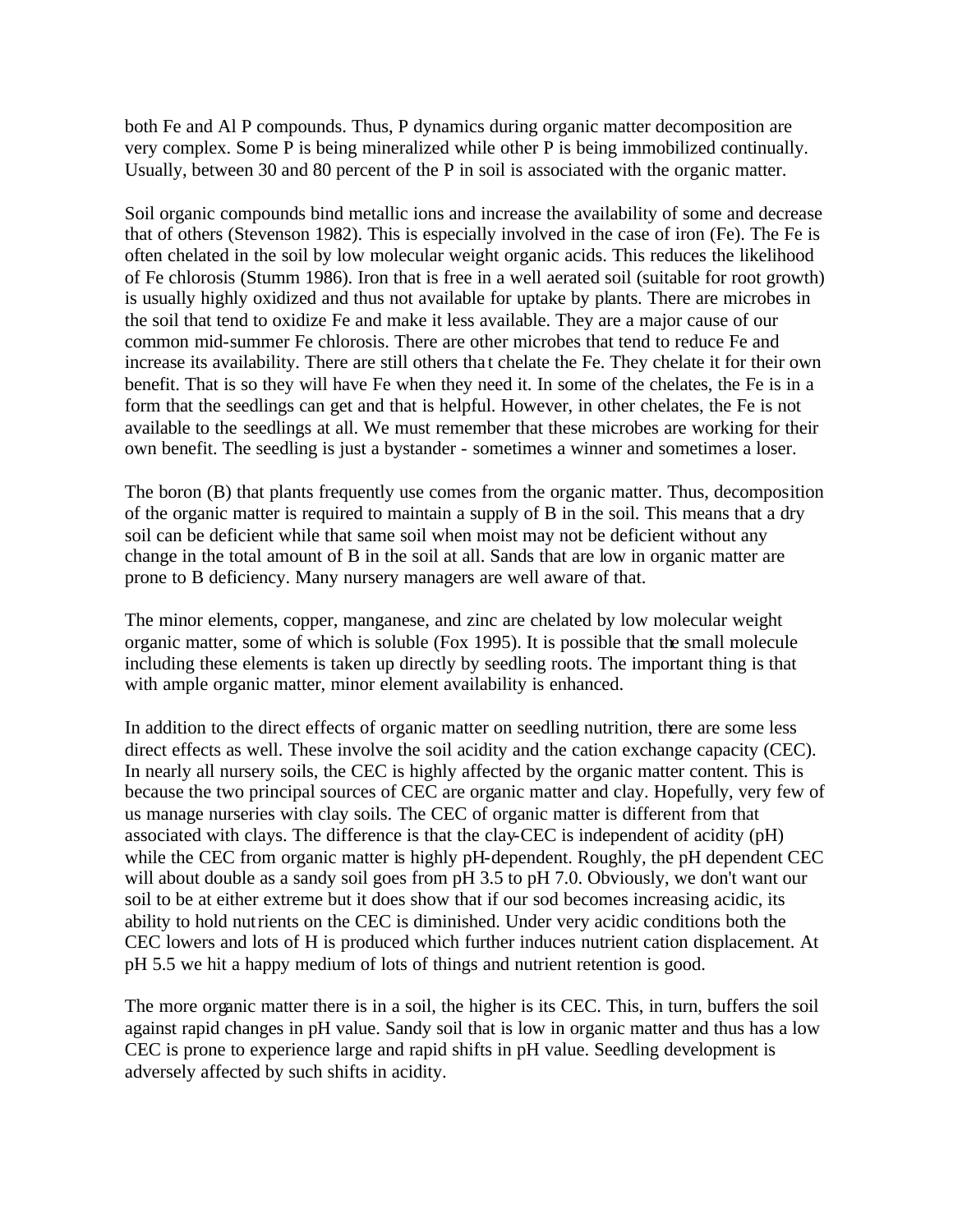# **BIOLOGICAL PROPERTIES AND EFFECTS**

In this section, we finally get the organic matter and the organisms together. The constituents of the organic materials that we may add to our soil are comprised of carbohydrates, amino acids and proteins, nucleic acids, lipids, lignins, and humus. These are listed in approximate order of increasing resistance to decay. There are sometimes other materials such as waxes in some materials that also decay slowly, but they usually constitute a small part of the whole.

The study of constituents of soil organic matter was established by Waksman and Tenney (1927). They showed that pine organic matter had a higher content of lignin and a lower content of protein than crops such as our cover crops. Pines have a relatively high content of fats, waxes, and resins. Consequently, they take a relatively long time to decompose. From the standpoint of nursery soil management, those are all in favor of adding sawdust, bark, etc. to our soils. Not only do those materials contain the constituents that we want, especially lignin and its derivatives, but those last in the soil relatively long times.

The loss of organic matter from soil occurs principally as a result of respiration by microbes in the process of building their own tissues. Mostly, it is C that is lost while other elements are conserved. This process is affected by temperature, aeration, water, and nutrients. These have been discussed above. The soil must also contain microbes that are capable of doing the decomposition. This is not usually a problem. Soil fumigation will temporarily reduce the numbers and diversity of such organisms (Danielson and Davey 1969). Fungi were found to be more severely impacted than bacteria.

Some microbes can convert one class of substances into another class. For example, Haider and Martin (1977) showed that a soil fungus could transform simple carbohydrates to a group of 24 different phenolic compounds. The carbohydrates used are typical of those in cellulosic materials while the phenolics would normally be thought of as being derivatives of lignin. This further complicates our understanding of how the various original organic constituents are altered during the processes of humification.

One concept that is sometimes misunderstood is known as "priming." In this case, fresh organic material is added to soil. This food source stimulates the growth of many microbes. They attack the added organic matter and break it down. Eventually, the new material is gone but the population of decomposers is still high in the soil. In order to survive, the microflora then attack the native soil organic matter. The end result of this process is that there is less total organic matter in the soil than there was before the new organic material was added to the soil. This happens most often when easily decomposable materials, such as an immature cover crop, are added to the soil (Arsiad and Giddens 1966; Broadbent 1948).

Nearly all C loss that occurs after forested land is cleared (such as is frequently the case when a new nursery is established) happens within 20 years and most of that happens in the first 5 years (Davidson and Ackerman 1993). When tilled land is abandoned, it has been estimated that it takes about a century for the soil organic matter level to reach the pre-clearing level (Van Veen and Paul 1981).

Organic residues added to soil, ranging from cover crops to wood waste (sawdust, bark, etc.)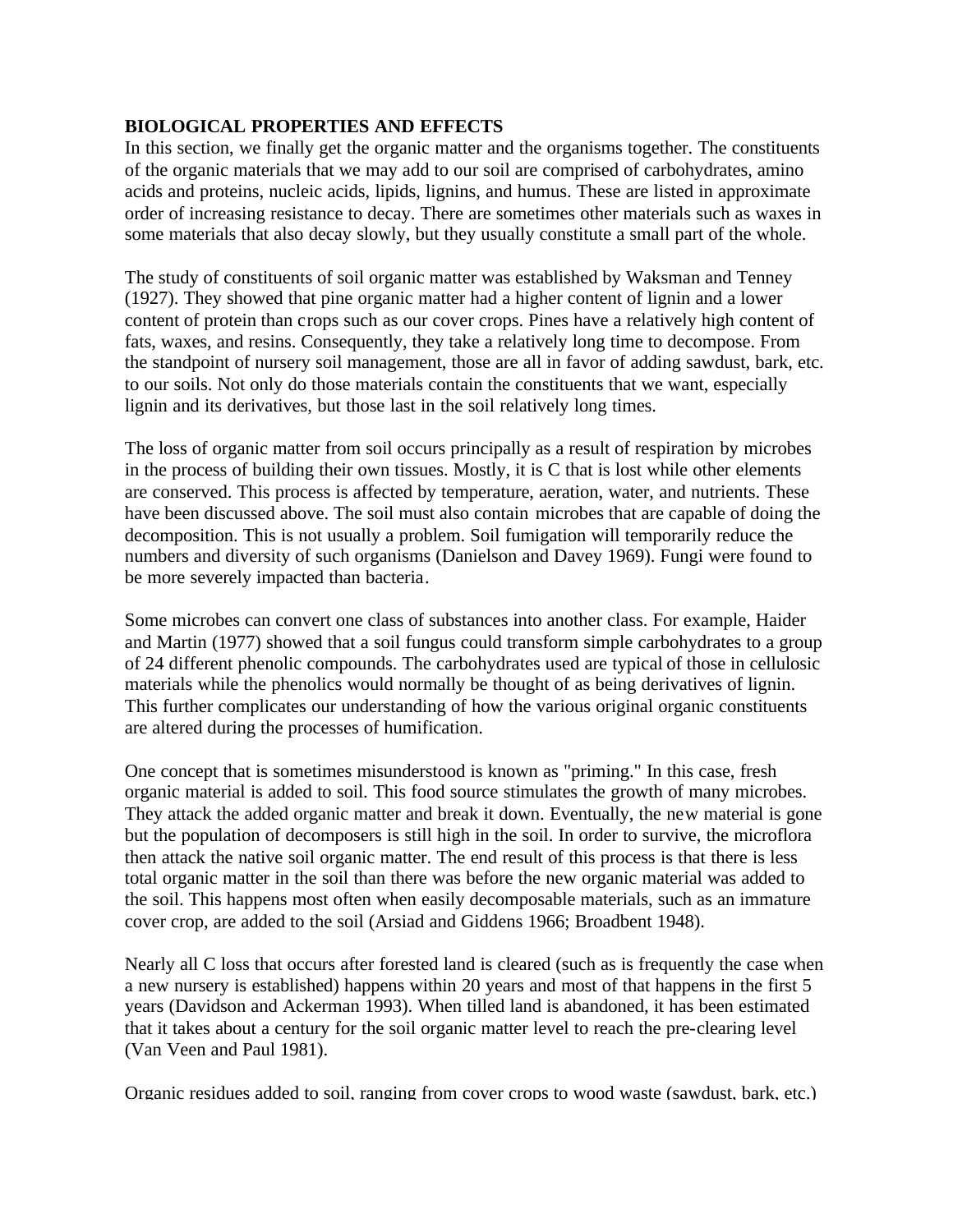decompose over a long period of time. However, there are very short-lived fractions that decompose over periods of hours to days. These are followed by materials that decompose over increasingly long times: days to years, years to decades, decades to centuries, and centuries to millennia (Ellert and Gregorich 1995). Thus, some organic residues remain in the sod for a very long time.

"Proportions of total C in actively cycling fractions typically range from I to 20% for mineralizable C, 1 to 5% for microbial biomass C, and 3 to 50% for..." other constituents (Ellert and Gregorich 1995).

About one-third of the added organic C will remain in the soil at the end of the first growing season. Different methods have given rise to somewhat different estimates of just how long added C remains in soil, but it is longer than most expect. Using C- 14 dating, the mean residence time in undisturbed forest soils is about 800 years while that in tilled soil is closer to 1200 years. The reason for this difference is that the more easily decomposed C is exposed by tilling and is lost while the most resistant C remains. Thus, the average age of soil C is actually increased by tilling.

Richter et al. (1995), used the ratios of C-14 to C-12 to estimate the mean residence time of organic matter in the soil. They estimated that in the South, the most passive C in the soil has a turnover time of about 2300 years while the active C turns over in about 12 years. This suggests that fresh organic matter, such as cover crop material, will decompose rapidly and make little if any long term contribution to the stable ("passive") organic material. It is material that contains significant amounts of lignin that will remain and actually increase the soil organic matter content.

Many people refer to the ratio of  $C$  to  $N$  in organic matter and try to relate it to seedling production. Several years ago, it was reported that a better indicator was the lignin to N ratio. That ratio at least ignores the mass of cellulose that figures into the C to N ratio but has only a small effect on productivity. More recently Palm (1988) has shown that the ratio of polyphenols to N ratio is an even better predictor of productivity. This is because the polyphenols reflect only the most active part of the lignin and other heterocyclic compounds.

Various materials have been added to nursery soils as sources of organic matter. They range from fresh wood wastes such as bark or sawdust to nutrient containing fresh materials such as municipal leaves and manures to true composts. Most manures (horse, cow, pig) are safe. Poultry manure has to be handled carefully because the N is present in it as uric acid and this can damage roots. Composting poultry manure with sawdust produces excellent compost that is quite safe to use (Davey 1953; 1955; Galler et al. 1978).

Composts are sufficiently stable for use ahead of the seedling crop. Also, the volume needed is about one-half that of sawdust, etc. Purchased material must be evaluated carefully. For example, mushroom compost was found to receive sufficient additives that a salt build-up in the nursery soil occurred (Davey, unpublished).

There are at least 20 low molecular weight (LMW) organic acids that are part of the soil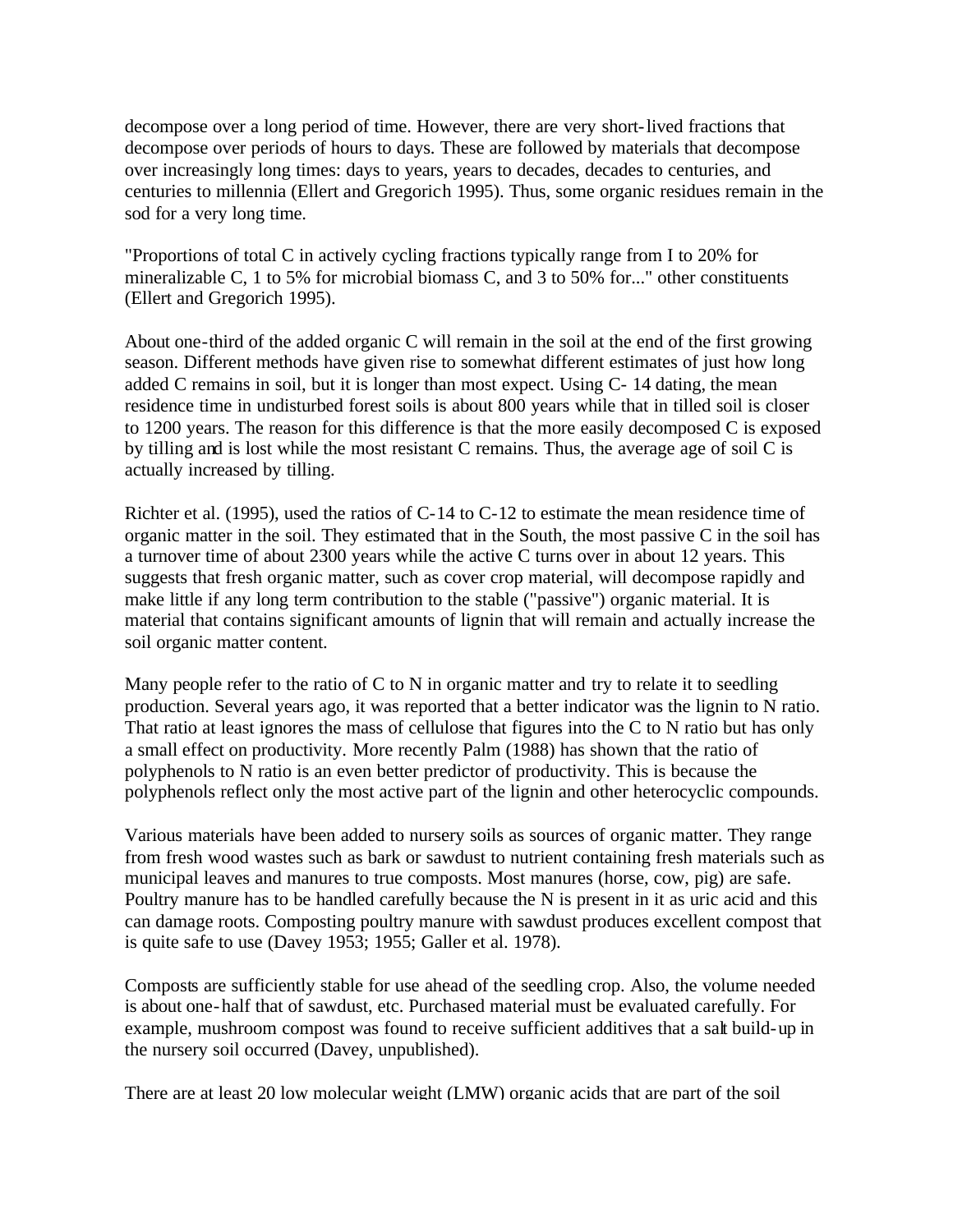organic matter. They all have molecular weights below 200 (Fox 1995). Oxalic, citric, and malic acids are the most common, but many others do occur. Fungi, including mycorrhizal fungi produce considerable oxalic acid. The average longevity of LMW acids is about 3 days. Thus the amount present at any given time is a balance between formation and degradation (Fox et al. 1990). Since the breakdown occurs so quickly, the formation of these LMW acids must also be rapid and constant.

A factorial experiment involving mycorrhizae, phosphorus, and organic matter added to a soil in which *Erythrina americana* was grown for six months showed that all three treatments produced significant favorable effects on seedling growth (Gardezi et al. 1995). Interestingly, the organic matter addition produced the largest effect. The seedlings associated with the main effect of the organic matter were the tallest, had greatest root volume, had a large leaf area, and the greatest above-ground weight. The only caution I would add is that the rate of organic matter addition was rather high (0, 2.5, 5.0, and 10%). Also, it was fully humified material.

In addition to the physical and chemical effects of added organic matter (either as cover crops or material transported to the soil) there have been reported biological control of various soilborne pests such as diseases, insects, nematodes, weeds, and some small animals. Disease and nematode control have received the most attention (Davey and Papavizas 1959; 1960; 1963; Papavizas and Davey 1960; Sayre et al. 1965).

#### **SOIL MANAGEMENT CONSIDERATIONS**

It is interesting to consider the soil requirements for organic matter decomposition and seedling root growth. They are almost identical. Both require suitable levels of oxygen, water, acidity, temperature, and nutrients (especially N), and suitable microorganisms. The only real difference is in the suitable microorganisms. For organic matter decomposition we need the decomposer microbes while for seedling growth we need the mycorrhizal fungi and for N-fixing trees we need either the rhizobia for leguminous species or the frankia for actinorhizal species.

When organic residues such as cover crops are incorporated with the soil, there are about four different outcomes that are possible. There may be an immediate increase in the organic matter and nutrient contents which is followed by vigorous decomposition and leaching which leads to an actual reduction in both organic matter content and nutrient supply. This is the priming effect discussed above.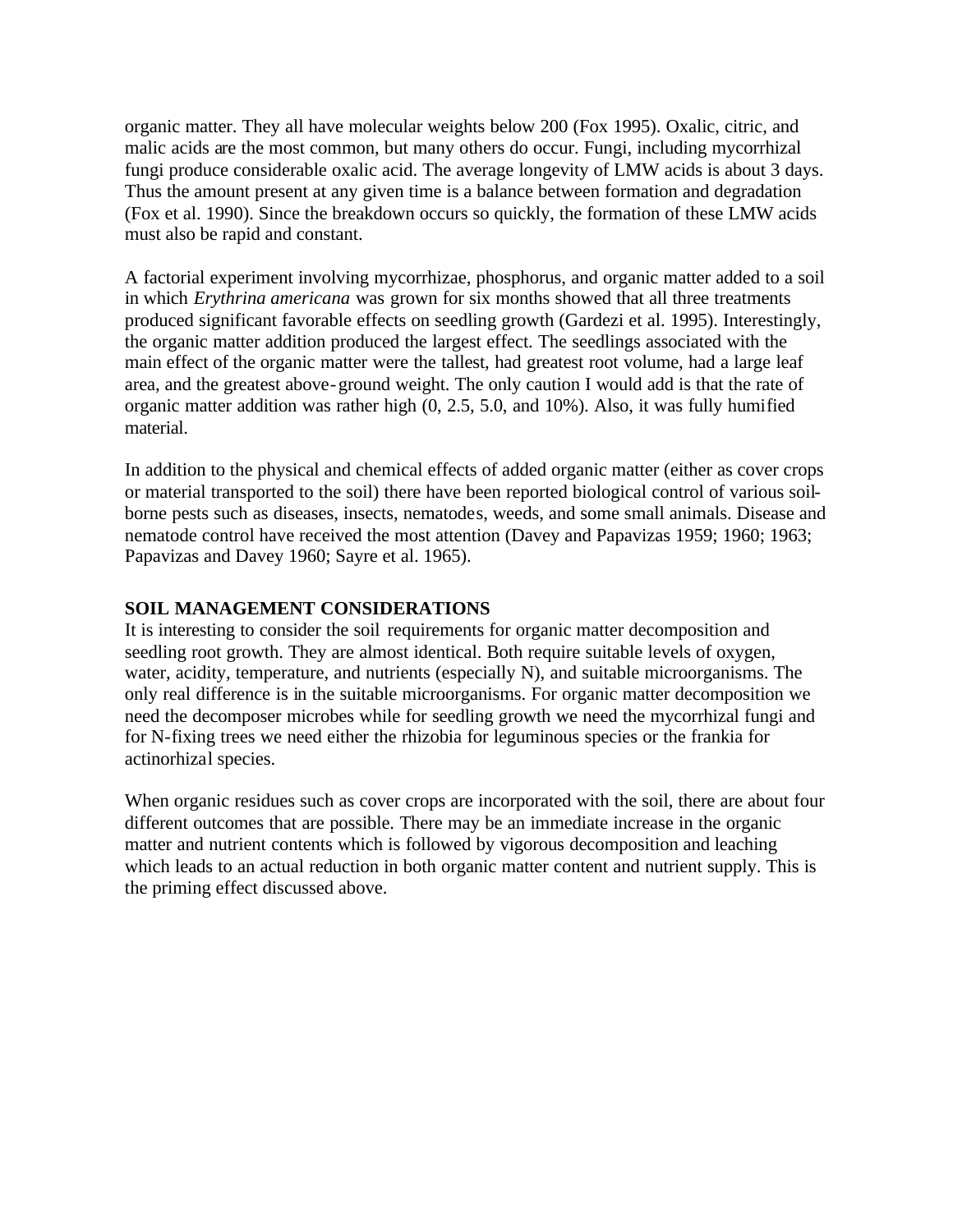There may be an immediate increase in the organic matter and nutrient contents which is followed by a return to the preaddition condition. There may be an immediate increase in the organic matter and nutrient contents which is followed by a retention of the elevated state of both. There may be an immediate increase in the organic matter and nutrient contents which is followed by an increase in productivity and the eventual actual increase in both components. Figure1 illustrates these possible outcomes.



amendment. (Adapted from Harrison et al. 1995).

When woody materials (sawdust, bark chips, shavings, etc.) are added to soil, supplemental N is needed to avoid serious N shortage in the soil. The period of N immobilization varies with species of wood but generally runs from about 20 days for some hardwoods to 80 days for most conifers. Interestingly, the amount of extra N required is about the same (Allison et al. 1963). It is more strongly related to the amount of the material added to the soil than to the length of time required for its initial decomposition. After the time periods mentioned, the N begins to be re-mineralized and return to the soil in forms that are available to plants. Thus, it acts like a slow-release fertilizer.

Other materials added to nursery soil have included peat and municipal and industrial sludges. These are already nearly stable and require only minimal extra N. However, they also have less effect on the soil biology than sawdust, etc. Conversely, they have a very high CEC. Where available at a reasonable price, these are useful sources of organic matter. The only precaution is that they must be tested for levels of heavy metals to be sure that they are safe to use.

We must differentiate between organic matter that is incorporated with the soil and that which is used as a mulch. Sawdust is the most common material that is used for both purposes. Mulch lies on the soil surface where it has ample oxygen but limited moisture. More importantly, the decomposer microbes have very limited access to the energy in the mulch. The consequence of these factors is that the mulch decomposes very slowly and has very limited effect on the N status of the soil or seedling roots. It does slowly decompose on the soil surface but it poses little if any problem for the trees.

There are three names given to crops that we grow on nursery land between seedling crops. They are called "cover crops", "catch crops", and "green manure." Cover crops are grown to protect (cover) the soil. Catch crops are grown to catch and hold nutrients from leaching out of the soil. Green manures are grown for the purpose of producing some organic matter for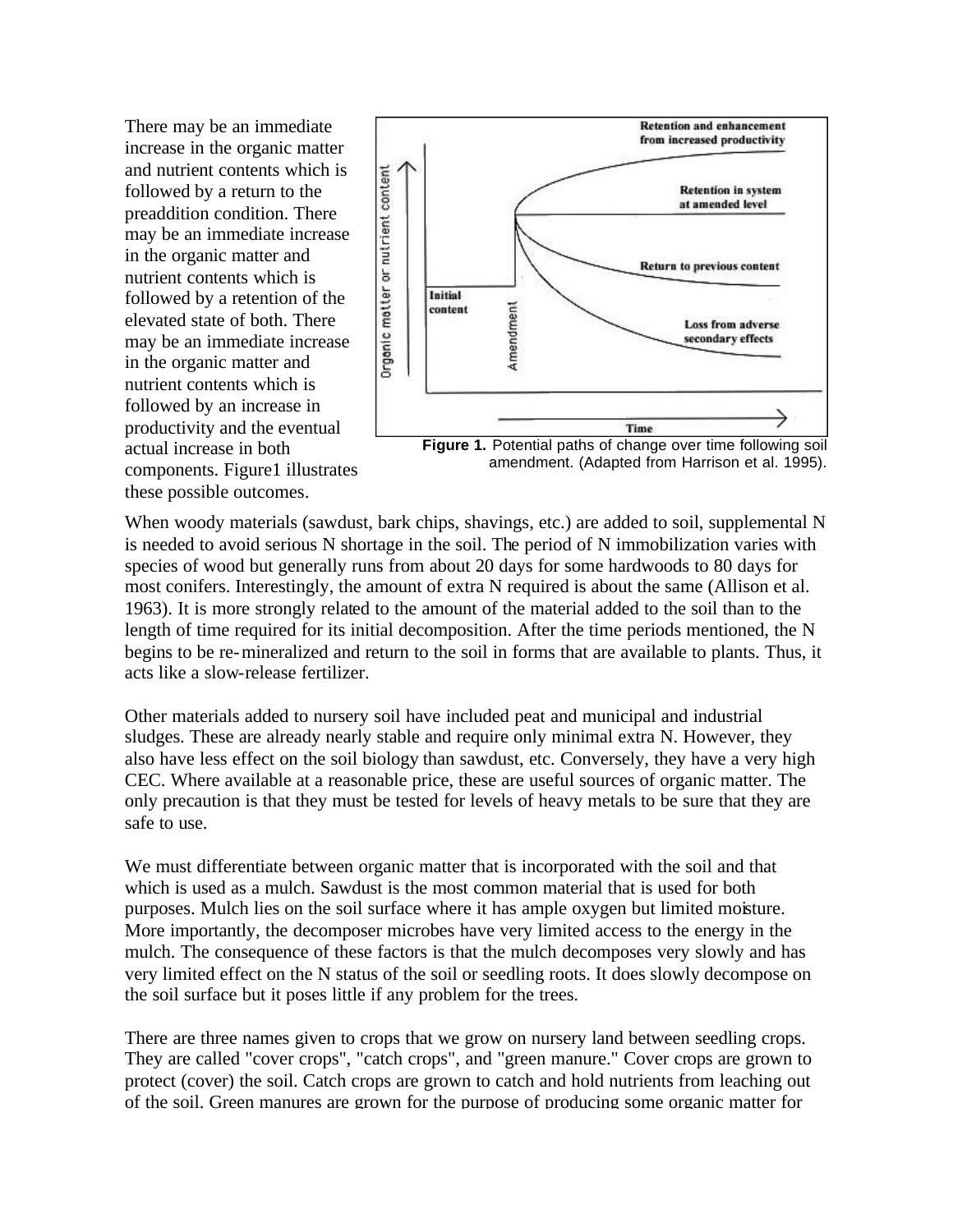the soil. In actuality, we usually want to do all three things with one crop. At the present time most people just use the name "cover crop," but we need to be aware that there actually are the three functions. In some situations, we would change the crop being grown if we wanted to stress one function over the others.

For cover crops, in the South, we tend to use grasses rather than legumes. These range from sudangrass to sudex, to sorghum to millet to milo, depending mostly on the local rainfall. In some places corn is planted. In winter, rye is the most common cover. In the coolest locations, some people use buckwheat - but it has had a history of being associated with fusarium root rots in subsequent seedling crops. When a 2-year cover rotation is used, some woodier materials can be planted, such as pigeon pea, in the first year.

Nutrients that are immediately available to seedlings or cover crops are located in the soil solution. The soil solution is considered a bottleneck through which organic matter in the solid phase must pass before it is converted to available nutrients and other soluble or gaseous constituents (Ellert and Gregorich 1995). The influence of soil management on the amount of soluble organic matter results from differences in soil climate, water fluxes, and the quantity, composition, and placement of the organic residues in the soil.

The presence of low molecular weight (LMW) organic acids strongly affects both chemical and biological processes in soil (Fox 1995). They play an important role in mineral weathering. The availability of nutrients such as P and K increases in the presence of LMW organic acids and thus improves plant nutrition (Marschner 1995). They may also complex Al and reduce Al toxicity. Conversely, the very early or incomplete decomposition of organic matter may lead to detrimental effects on seed germination and plant growth (Papavizas and Davey 1960).

## **PRACTICAL IMPLICATIONS**

Bare root seedling production is a mining operation, as far as soil organic matter goes. Not only does frequent tilling increase organic matter oxidation and expose the soil to wind and water erosion, but lifting and shipping exports much organic matter adhering to the roots.

The organic matter content of nursery soil is usually less than in the forest. There are several possible causes for this: (1) much of the biomass produced in cultivated land is removed in the harvest and that is very true In a crop where the roots as well as the tops are harvested, (2) decomposition rates are higher in cultivated soil because of higher soil temperature during the growing season, (3) the organic substances produced by seedlings or cover crops are less resistant to decomposition than are woody residues in the forest and cultivation increases the exposure of organic materials to microbial attack by soil mixing, (4) reduced rain interception by the crop canopy increases water infiltration into the soil and results in increased leaching of soluble C, and (5) the microbial species composition may change and affect the rate of decomposition (Bouman and Leemans 1995). This last point is especially true following fumigation (Danielson and Davey 1969).

The systems in nursery soil management, organic matter maintenance, and seedling quality represent a bio-feedback system. For this to occur, the influences must work in both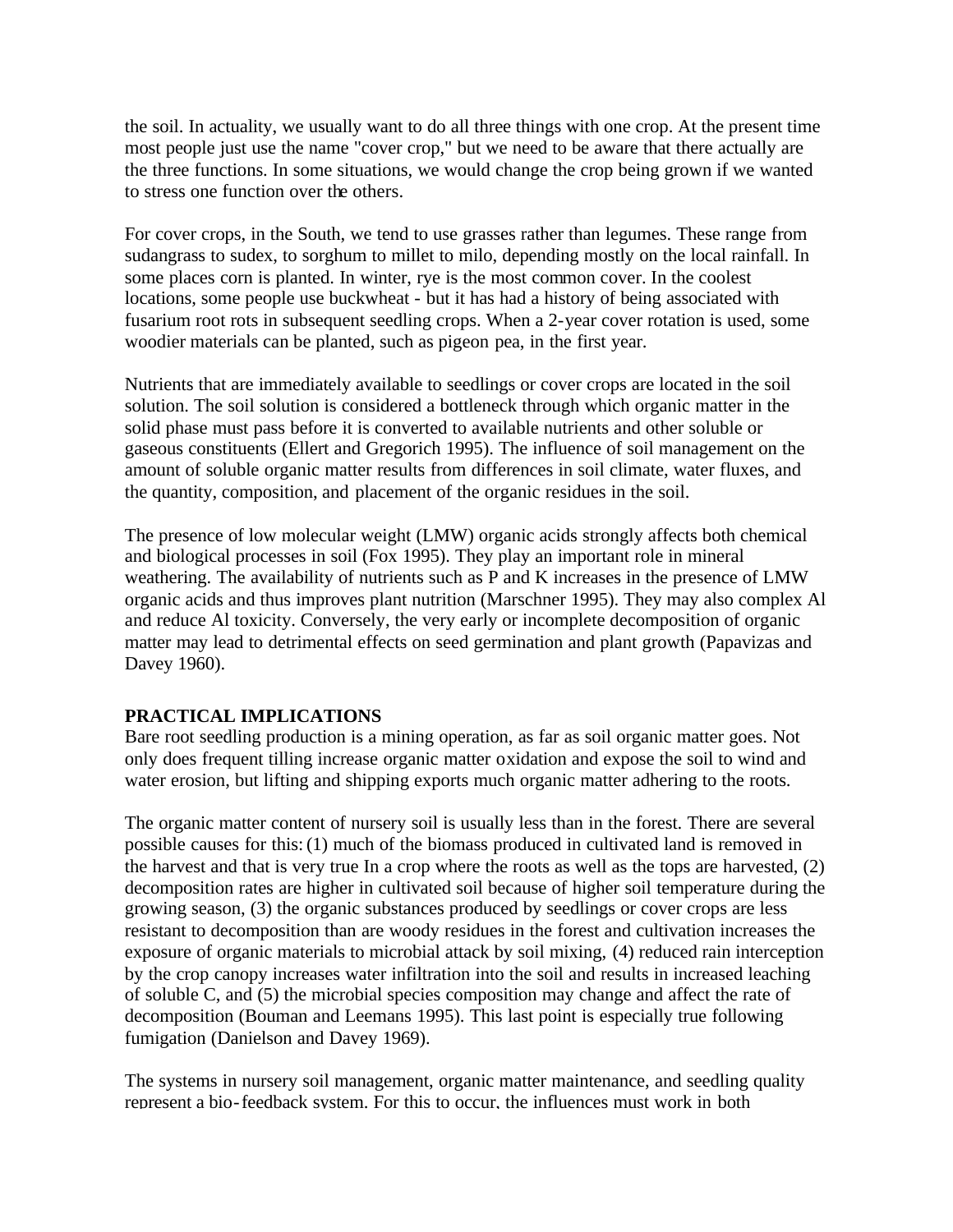directions. Figure 2 illustrates these relations.



**Figure 2.** Linkage among forest nursery soil management, soil organic matter, and nursery productivity (Adapted from Henderson 1995).

In a study of organic matter maintenance in nursery soil, Sumner and Bouton (1981) reported that the soil organic matter level could be increased with summer cover crops. They showed that after two years, of continuous cover crops the organic matter content increased from 1. 1% to 1.4% while the fallow area decreased from 1. 1% to 0.9%. These conclusions, while valid, do not really reflect reality. The only true test would have been to complete a full rotation, including one or two seedling crops, and then determine whether the organic matter level remained elevated. I doubt that there would have been any real gain. Certainly, at the moment a cover crop is turned under, the soil organic matter level is increased by the amount incorporated with the soil. Then, however, decomposition is very rapid, as discussed above, and the increase is short-lived. The problem is that there is insufficient lignin in most cover crops to produce anything other than a very temporary boost. We must hasten to add, however, that cover crops serve several valuable purposes. Increasing soil organic matter level in a meaningful way, however, is not one of them.

In a recent study of the decomposition rates of soil organic matter particles of differing sizes, it was found that the larger particles decomposed most rapidly while the very fine particles were the slowest to decay (Hassink 1995). The reason for this reversal of expected results can be explained by the fact that the larger particles still contain some easily decomposable materials. Once those materials are gone, the resulting particle is both smaller and more resistant to decay. Finally, the smallest particles are very stable and decay only very slowly. This conclusion was valid in soils from sands to clays. It should be cautioned that in the soil, the age and particle size of the organic matter are inversely related. That is that the older the particle, the smaller it is. When we add fresh materials such as sawdust or bark, the reverse conclusion is reached. That is, that the larger particles are slower to decompose than the smaller one. That is because they are all the same material and age and the smaller particles have more surface area available for microbial attack. These conclusions are both correct and do not contradict each other.

Earlier this year, Jastrow et al. (1996) showed that C associated with small soil aggregates averages 412 years in age and for C in large aggregates it is 140 years. This agrees with the work of Hassink (1995) who showed that smaller organic matter particles are more stable and less prone to decomposition than larger particles.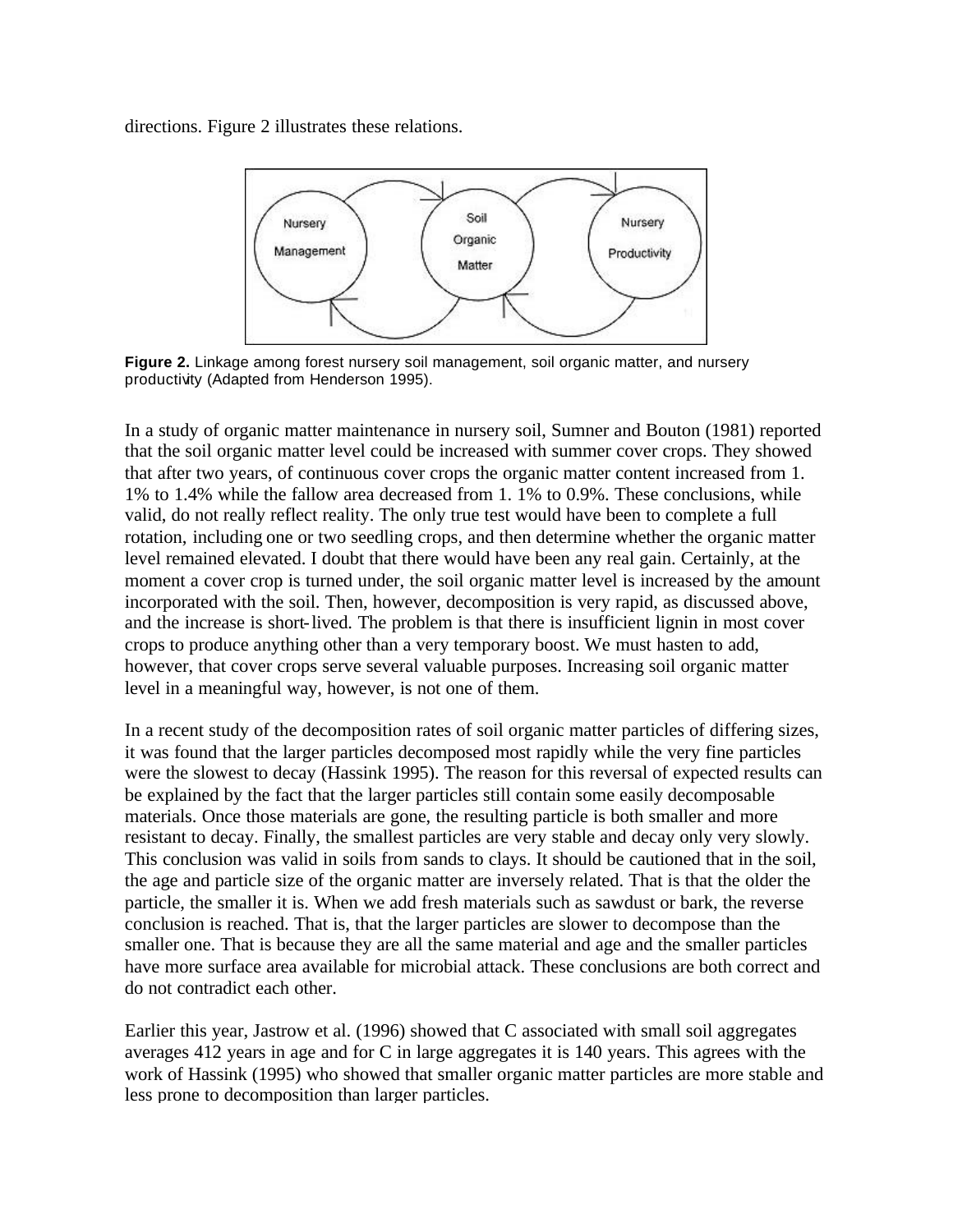Many nursery managers complain, justifiably, that obtaining organic material to apply to the soil, such as sawdust, bark, chips, shavings, etc., is both time-consuming and expensive. The expense is often due to the distance that these bulky materials must be hauled to the nursery. There is an alternative which solves most of the problems and simultaneously saves money. However, it is rarely used. The idea is to grow your own organic matter in rapidly growing coppice plantations of species such as willow, cottonwood, or paulonlia. Then harvest and chip the woody biomass during slow seasons of the year. This provides both organic matter on demand and a use for labor when other operations are not pressing. Transportation should be of very low cost since the wood is grown on or near the nursery. One nursery manager was actually cleaning up small, local woodlots of their "green junk" as a favor to the land owners. It was a win-win situation.

In addition to the various topics discussed so far, we find that soil organic matter level impacts other management practices as well. It has been established that pesticide effectivity is affected by organic matter (Upchurch 1966). Generally, the dose needs to be increased a little where organic matter is in abundance. In fact some people say that this fact is the principal reason they are interested in the organic matter level in the soil.

Organic matter serves as a source of C and energy for many beneficial soil microbes. For example, rapidly decomposing organic matter increases the soil atmosphere level of  $CO<sub>2</sub>$ . This, in turn, is a strong suppressant of the damping-off activity of Rhizoctonia (Davey and Papavizas 1960; Papavizas and Davey 1960).

There is a concept that ample soil organic matter and good mycorrhiza development go handin-hand. That is true, but it must be understood that organic matter does not usually serve as inoculum for mycorrhiza formation. However, it does enhance formation and activity of mycorrhizae. Table1 (Davey and Krause 1980) illustrates this point. It is useful to note that both soils were approximately the same texture (a fine sand).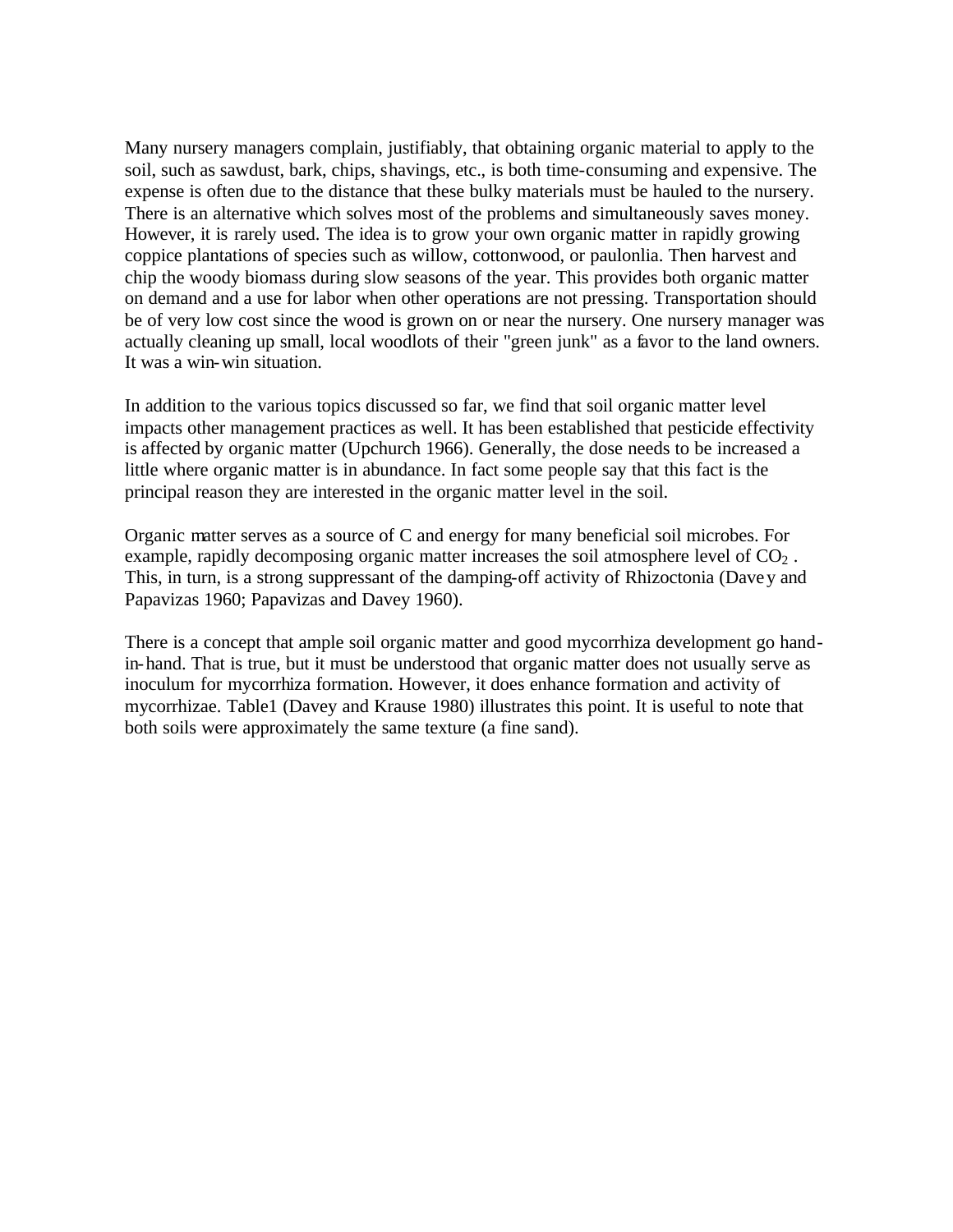| Table 1. Influence of composted sawdust on pine seedling growth and mycorrhiza development. |                                         |                                                 |             |                                                  |
|---------------------------------------------------------------------------------------------|-----------------------------------------|-------------------------------------------------|-------------|--------------------------------------------------|
|                                                                                             | Seedling                                |                                                 |             |                                                  |
|                                                                                             | <b>Composted Sawdust</b><br>$(m^3/h^a)$ | <u>Ht.</u><br>$\frac{\text{(cm)}}{\text{(cm)}}$ | Wt.<br>(mg) | <b>Mycorrhizal Short Roots</b><br>(Number/plant) |
| Soil                                                                                        |                                         |                                                 |             |                                                  |
| Washed river<br>sand                                                                        | $\overline{0}$                          | 7.9                                             | 211         | $\overline{0}$                                   |
| Washed river<br>sand                                                                        | 40                                      | 20.2                                            | 369         | $\boldsymbol{0}$                                 |
| Sandy nursery<br>soil                                                                       | $\overline{0}$                          | 17.1                                            | 216         | 20                                               |
| Sandy nursery<br>soil                                                                       | 40                                      | 22.9                                            | 382         | 31                                               |

Finally, it is informative to understand how the level of organic matter is determined by various laboratories. Nearly all labs sieve soil samples before analysis. Consequently, the comment made earlier concerning organic matter that does not even become part of the sample is general. Beyond that, there are three distinct methods of analysis of samples, once they have been prepared for analysis. Probably the oldest method is called "loss on ignition." In this method a sample is oven-dried, weighed, placed in a furnace  $(\pm 5500 \text{ C})$  until it loses no more weight. At that point it is assumed that all of the organic matter in the sample has burned and any weight loss can be called "organic matter." Unfortunately, the temperature required to burn all of the organic matter also begins to break down some minerals. The result is that loss on ignition nearly always over-estimates the actual amount of organic matter in soil. The other two methods were developed at about the same time. One is called "acid hydrolysis" and the second is called "alkaline hydrolysis." Acid hydrolysis is the most commonly used method. In that method a weighed sample of soil is digested in a mixture of concentrated sulfuric acid and potassium dichromate. This method detects most organic matter from the most fresh to most humified. It does not detect charred carbon. Thus, if you were interested in past fire history, this method would miss all the fine charcoal in the soil. It also underestimates the amount of organic matter in the soil. The method has a second, and serious problem. Following the test, the lab is left with a residue that is very strongly acidic and contains lots of the heavy metal, chromium. Some labs have simply been told by their State EPA to stop using the method. The alkaline hydrolysis method is much more "environmentally friendly." It Involves soaking the soil sample overnight in a weak sodium hydroxide solution. In the morning the solution is an "iced tea" color and the intensity of the color is measured against a standard to determine the amount of organic matter in the sample. The problem with this method is that the organic materials must be at least partly humified in order to be detected. Thus, this method misses both the non-humified carbon and the charred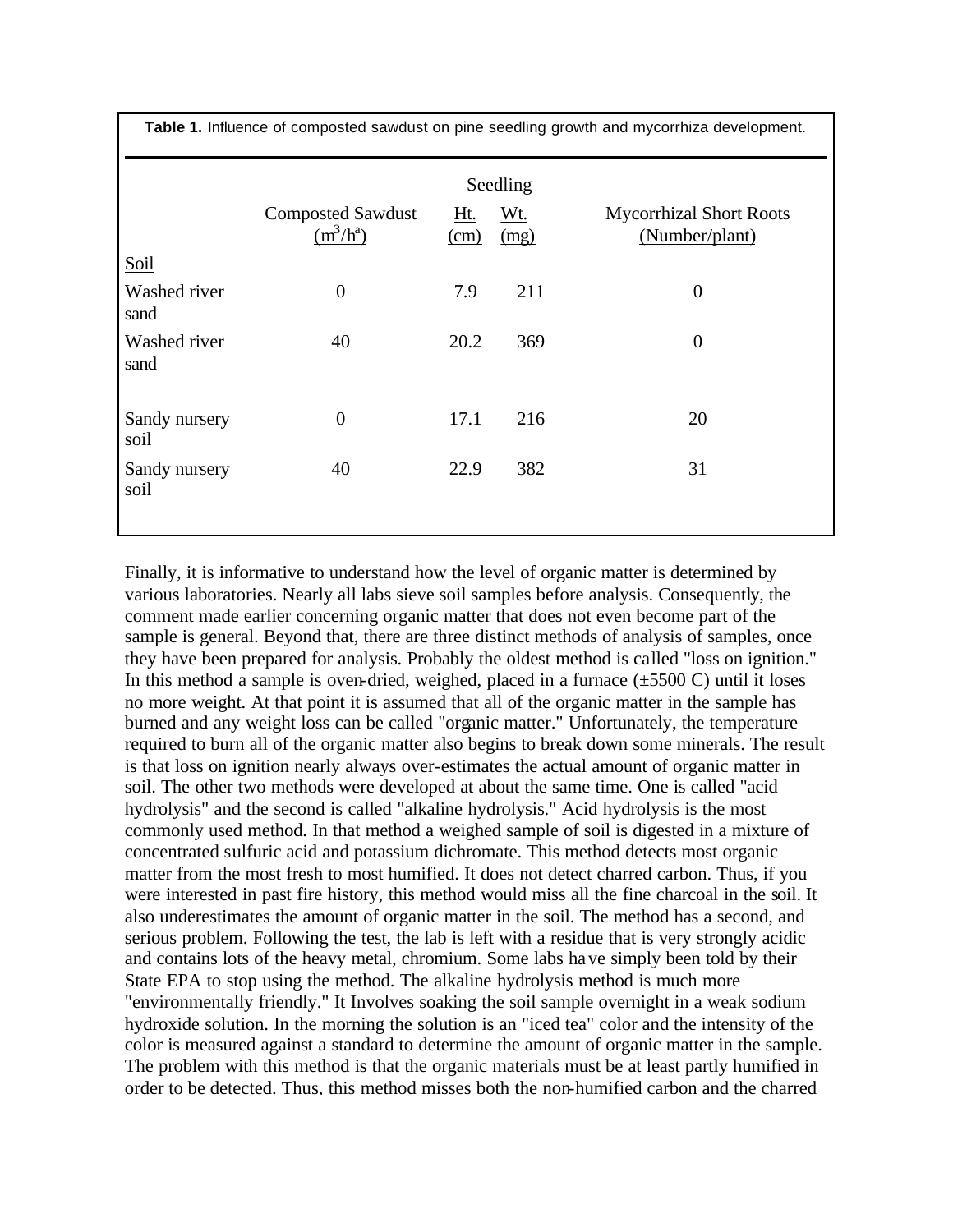carbon. If you really want to know the amount of organic matter in the soil, the alkaline hydrolysis method underestimates it the most. The bad news is that a single soil sample analyzed by the three methods will give three distinct results. Thus, we always need to know the method used in order to interpret the results. This, of course is also true for nearly all soil test results.

#### **SUMMARY AND CONCLUSION**

Over the last half-century, emphasis on soil organic matter in forest soils has been continuous (Chandler 1995). The techniques used and the points of emphasis, such as the importance of soluble organic matter, have changed but the importance of organic matter has not (Chandler 1939; Heiberg and Chandler 1941).

How much organic matter is enough? The answer to this, as we have seen, depends mostly on climate and soil texture. Note that the native level of organic matter in soil is an equilibrium between natural additions and losses. The organic matter does not accumulate indefinitely. The situation in the nursery is the same. We add organic matter to the soil, either as cover crop or materials brought to the nursery such as sawdust or bark. The organic matter decomposes according to the temperature, moisture, and available nutrients, and we export organic matter on the roots of shipped seedlings. If the soil is managed properly, this will lead to an equilibrium, depending on location, somewhere between two and eight percent. The other side of this coin is to ask, can there be too much organic matter? That is easy to answer. NO. Plenty of work has shown that plants grow very well in 100 percent compost (Galler et al. 1978; Meyer, 1977). Also, many container mixes are nearly all organic. The reasons for that situation are quite different from the present discussion and will not be pursued further in this discussion.

Increased organic matter in soil will increase efficiency of water and fertilizer use. It will reduce the risk of disease and enhance mycorrhiza formation. Probably the largest benefit, however, will come from improved stock quality. Many nurseries these days are striving mightily to increase their proportion of grade one seedlings. Organic matter will help in this effort. The elusive short-fat seedling can be raised more easily on soil with ample organic matter than on one that is low in organic matter. Many people are lowering seedbed density (almost drastically) in order to increase seedling quality. Think about a decrease from 35 to 17 per square foot. The amount of water and fertilizer needed per seedling are each about doubled. Adequate organic matter may permit a somewhat less drastic decrease in bed density. This translates into less cost for water, fertilizer, and pesticides. This is true since these are all applied on a per acre basis - not a per seedling basis. Even lifting is less time and energy demanding if seedbed density can be maintained at a more moderate level and still produce those grade one seedlings.

The soil needs to contain both dynamic and stable organic matter. They are both important but serve different purposes. The processes of decomposition are hastened by nursery soil management. Consequently, we are always running out of organic matter and must be involved in its restoration. The modern nursery manager is in about the same situation as Sisyphus, that king of ancient Corinth who got in trouble with the Gods. We don't know what angered the Gods but we do know what the punishment was for Sisyphus. He was directed to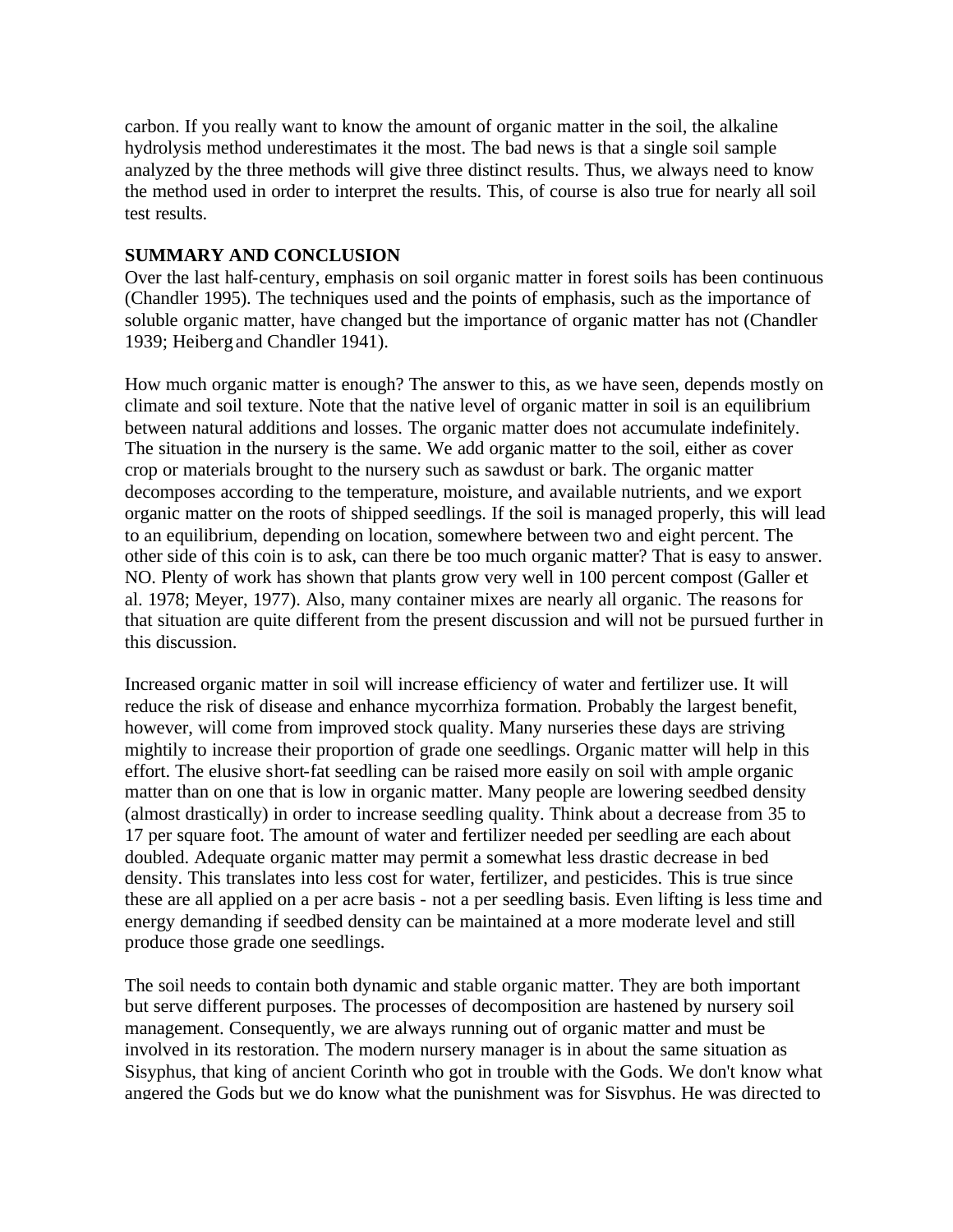roll a large boulder to the top of a hill. Of course at some point the boulder always slipped and rolled back to the bottom of the hill. As far as we know, Sisyphus is still struggling with that boulder. Nursery soil organic matter maintenance is a similar struggle. We can never really reach a permanent solution to the problem because the organic matter always decomposes or is shipped out of the nursery on the seedlings. Consequently, we and Sisyphus must always keep trying.

*1 Professor emeritus of Forestry, Soil Science, and Plant Pathology, North Carolina State University, Raleigh, NC 27695-8008; Tel: 919-515-7787,- Fax: 919-515-6193; e-mail. davey@ cfr.cfr.ncsu.edu.* 

## **LITERATURE CITED**

Allison, F. E., R. M. Murphy, and C. J. Klein. 1963. Nitrogen requirements for the decomposition of various kinds of finely ground woods in soil. Soil Sci. 96: 187 - 190.

Arsjad, S. and J. Giddens. 1966. Effect of added plant tissue on decomposition of soil organic matter under different wetting and drying conditions. Soil Sci. Soc. Am. Proc. 30: 457 - 460.

Bouwman, A. F. and R. Leemans. 1995. The role of forest soils in the global carbon cycle. p. 503 - 525. *In* : W. W. McFee and J

. M. Kelly (eds.) Carbon Forms and Functions in Forest Soils. Soil Sci. Soc. Am., Madison, Wl. Broadbent, F. E., 1948. Nitrogen release and carbon loss from soil organic matter during decomposition of added plant residues. Soil Sci. Soc. Am. Proc. 12: 246 - 249.

Carlowitz, H. C. von. 1713. Sylvicultura Oeconomica. J. F. Braun, Publ., Leipzig. 432 p. Chandler, R. F., Jr. 1939. Cation exchange properties of certain forest soils in the Adirondack re ion. J. Agric. 9 Res. 59: 491 -505.

Chandler, R. F., Jr. 1995. A perspective on the evolution of forest soil science. p. 589 - 594. *In*: W. W. McFee and J. M. Kelly (eds.) Carbon Forms and Functions in Forest Soils. Soil Sci. Sec. Am., Madison, Wl.

Danielson, R. M and C. B. Davey. 1969. Microbial recolonization of a fumigated nursery soil. For. Sci. 15: 368-380.

Davey, C. B. 1953. Sawdust composts: their preparation and affect on plant growth. Soil Sci. Soc. Am Proc. 17: 59 - 60.

Davey, C. B. 1955. Transformation of sawdust in the course of its decomposition under the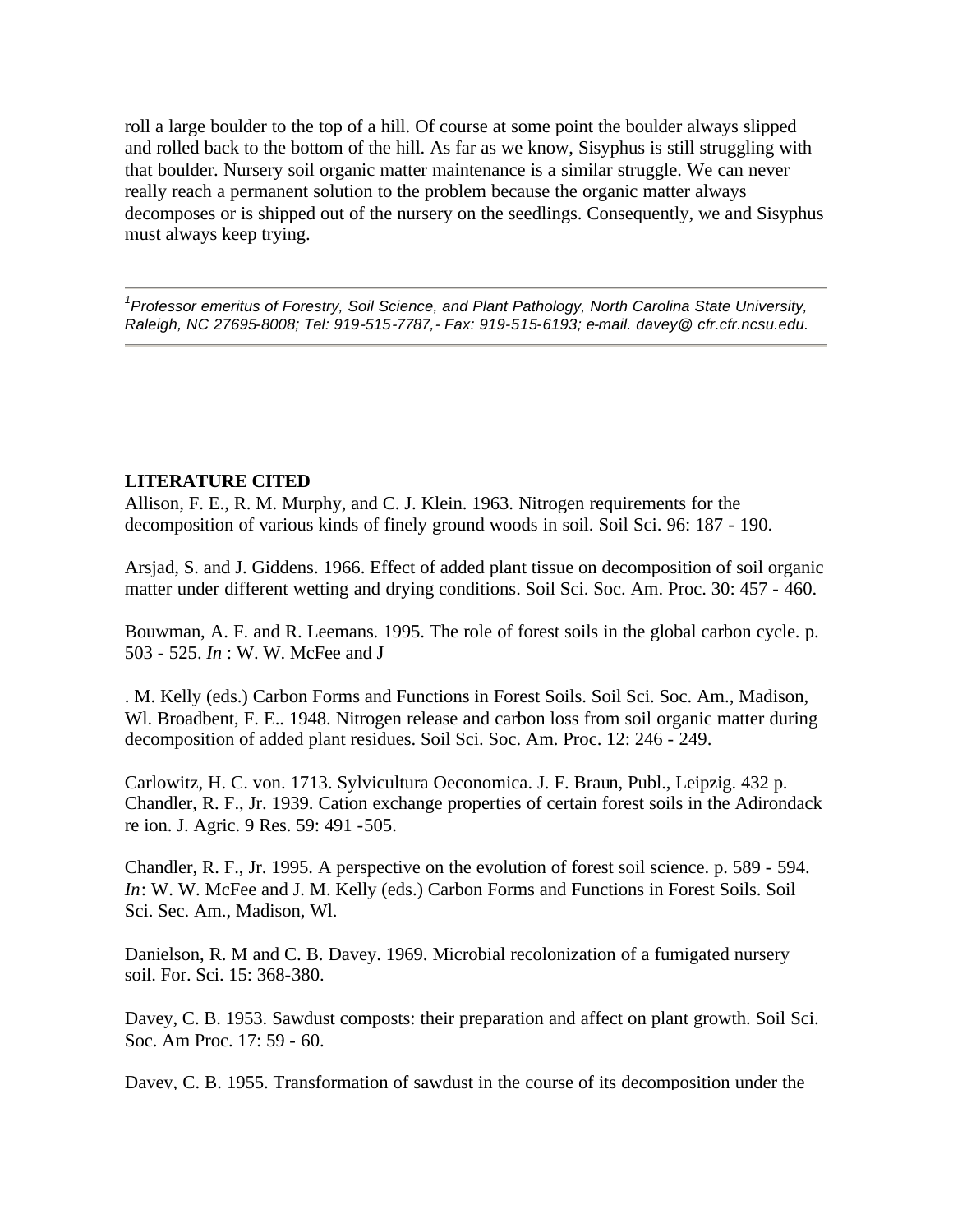influence of *Coprinus ephemerus*. Soil Sci. Soc. Am. Proc. 19: 376 - 377.

Davey, C. B. 1984. Nursery soil organic matter: management and importance. *In*: Forest Nursery Manual: Production of Bareroot Seedlings (M. L. Duryea and T. D. Landis, eds.). Martinus Nijhoff/Dr. W. Junk Publ., The Hague, The Netherlands. p. 81-86.

Davey, C. B. and H. H. Krause. 1980. Functions and maintenance of organic matter in forest nursery soils. p. 130 - 165. In: Proc. North American Forest Tree Nursery Soils Workshop. SUNY Coll. Environ. Sci. and Forestry, July 28 - Aug. 1, 1980. Canadian Forestry Service and USDA Forest Service, sponsors. 333 p.

Davey, C. B. and G. C. Papavizas. 1959. Effect of organic soil amendments on the Rhizoctonia disease of snap bean. Agron. J. 51:493-496.

Davey, C. B. and G. C. Papavizas. 1960. Effect of dry, mature plant materials and nitrogen on *Rhizoctonia solani* in soil. Phytopathology 50: 522 - 525.

Davey, C. B. and G. C. Papavizas. 1963. Saprophytic activity of Rhizoctonia as affected by the carbon-nitrogen balance of certain organic soil amendments. Soil Sci. Soc. Amer. Proc. 27:164-167.

Davidson, E. A. and 1. L. Ackerman. 1993. Changes in soil carbon inventories following cultivation of previously untilled soils. Biogeochemistry 20: 161 - 193.

Ellert, B. H. and E. G. Gregorich. 1995. Management induced changes in the actively cycling fractions of soil organic matter. p. 119 - 138. *In*: W. W. McFee and J. M. Kelly (eds.) Carbon Forms and Functions in Forest Soils. Soil Sci. Soc. Am., Madison, Wl.

Fisher, R. F. 1995. Soil organic matter: clue or conundrum. p. 1-11. *In*: W. W. McFee and J. M. Kelly (eds.) Carbon Forms and Functions in Forest Soils. Soil Sci. Soc. Am., Madison, WI

Fox, T. R. 1995. The influence of low-molecular-weight organic acids on properties and processes in forest soils. p. 43 - 62. *In*: W. W. McFee and J. M. Kelly (eds.) Carbon Forms and Functions in Forest Soils. Soil Sci. Soc. Am., Madison, WI

Fox, T. R., N. B. Comerford, and W. W. McFee. 1990. Phosphorus and aluminum release from a spodic horizon mediated by organic acids. Soil Sci. Soc. Am. J. 54: 1763 - 1767.

Froehlich, H. A. and D. H. McNabb. 1984. Minimizing soil compaction in Pacific Northwest forests. *in* E. L. Stone (ed.) Forest Soils and Treatment Impacts. Proc. 6th No. Am. For. Soils Conf. Univ. Tennessee Dept. For., Wildl., and Fish. Publ., Knoxville, TN. p. 159-192.

Galler, W. S., C. B. Davey, W. L. Meyer, and D. S. Airan. 1978. Animal waste composting with carbonaceous material. U. S. Environ. Protec. Agency, EPA-600/2-78154. 96 p.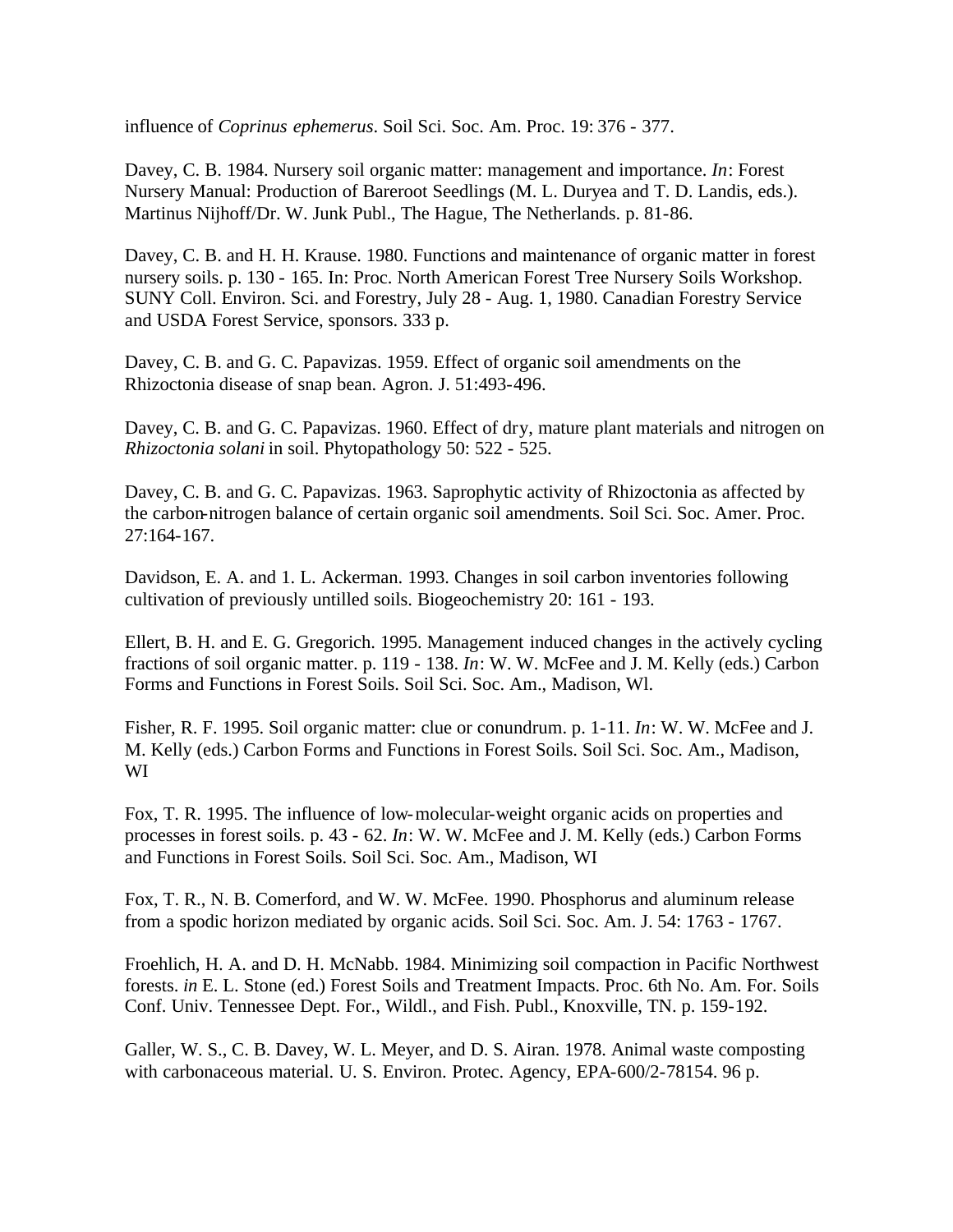Gardezi, A. K., R. Garcia Espinosa, R. Ferrera Cerrato, and C. A. Perez Mercado. 1995. Endomycorrhiza, rock phosphate, and organic matter effects on growth of *Erythrina americana*. Nitrogen Fixing Tree Res. Repts. 13: 48 - 50.

Haider, K. and J. P. Mar-tin. 1967. Synthesis and transformation of phenolic compounds by *Epicoccum nigrum* in relation to humic acid formation. Soil Sci. Soc. Am. Proc. 31: 766-772.

Harrison, R. B., C. L. Henry, D. W. Cole, and D. Xue. 1995. Long term changes in organic matter in soils receiving applications of municipal biosolids. p. 139 153. *In:* W. W. McFee and J. M. Kelly (eds.) Carbon Forms and Functions in Forest Soils. Soil Sci. Soc. Am., Madison, Wl.

Hassink, J. 1995. Decomposition rate constants of size and density fractions of soil organic matter. 1995. Soil Sci. Soc. Am. J. 59:1631 -1635.

Hebert, B. E. and P. M. Bertsch. 1995. Characterization of dissolved and colloidal organic matter in soil solution: a review. p. 63 - 88. *In*: W. W. McFee and J. M. Kelly (eds.) Carbon Forms and Functions in Forest Soils. Soil Sci. Soc. Am., Madison, WI

Heiberg, S. 0. and R. F. Chandler, Jr. 1941. A revised nomenclature of forest humus layers for the northeastern United States. Soil Sci. 52: 87 - 99.

Henderson, G. S. 1995. Soil organic matter: a link between forest management and productivity. p. 419 435. *In*: W. W. McFee and J. M. Kelly (eds.) Carbon Forms and Functions in Forest Soils. Soil Sci. Soc. Am., Madison, WI

Hollis, J. M., R. J. A. Jones, and R. C. Palmer. 1977. The effects of organic matter and particle size on the water retention properties of some soils in the west Midlands of England. Geoderma 17: 225 - 238.

Jastrow, J. D., T. W. Boutton, and R. M. Miller. 1996. Carbon dynamics of aggregateassociated organic matter estimated by carbon-13 natural abundance. Soil Sci. Soc. Am. J. 60: 801 - 807.

Johnson, D. W. 1995. Role of carbon in the cycling of other nutrients in forested ecosystems. p. 299 - 328. *In* : W. W. McFee and J. M. Kelly (eds.) Carbon Forms and Functions in Forest Soils. Soil Sci. Soc. Am., Madison, WI.

Marschner, H. 1995. Mineral Nutrition of Higher Plants. 2nd ed Acad. Press, New York. 889 P.

McColl, J. G. and N. Gressel. 1995. Forest soil organic matter: characterization and modem methods of analysis. p. 13 - 32. *In*: W. W. McFee and J. M. Kelly (eds.) Carbon Forrns and Functions in Forest Soils. Soil Sci. Soc. Am., Madison, WI.

McFee, W. W. and J. M. Kelly, eds. 1995. Carbon Forms and Functions in Forest Soils. Soil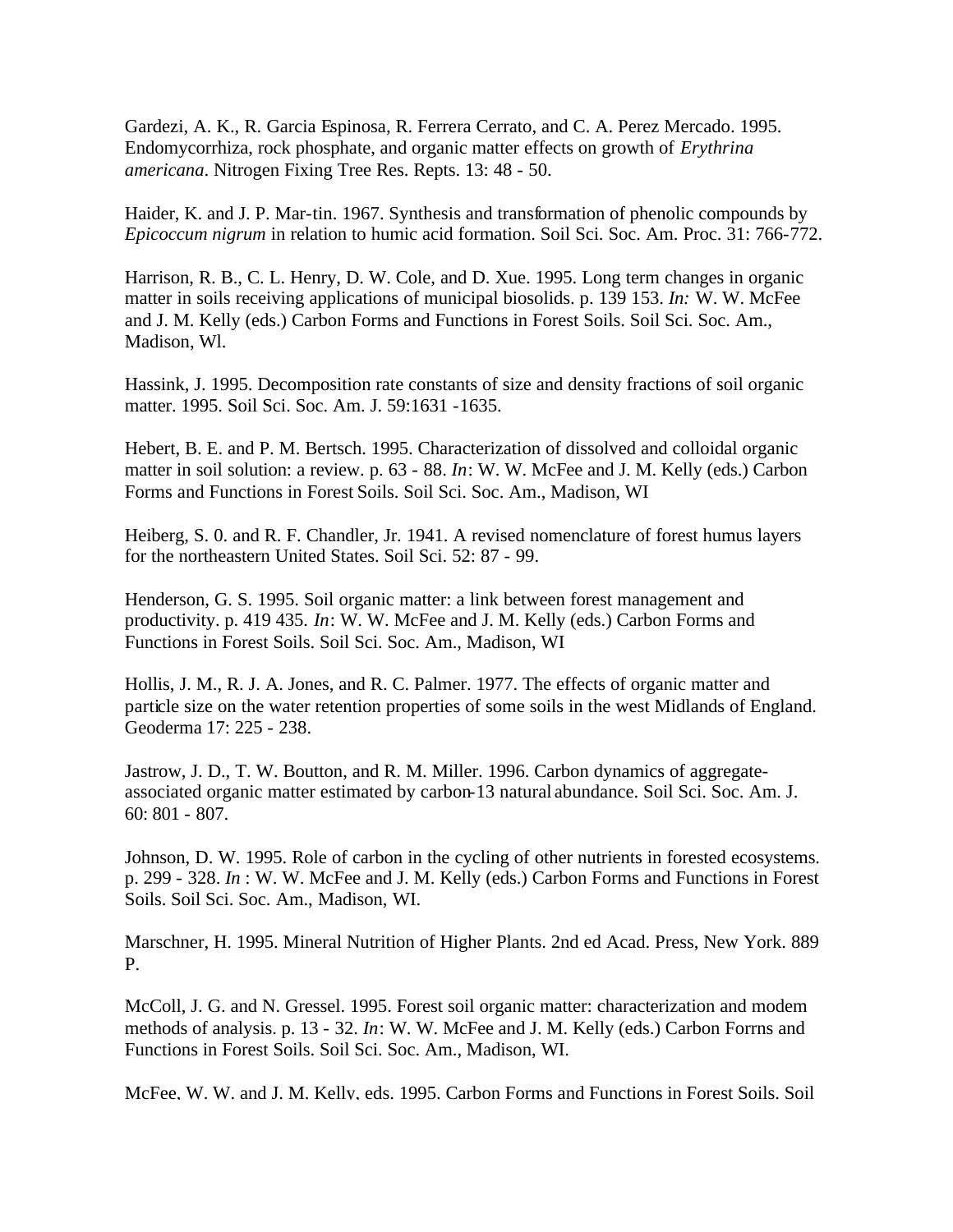Sci. Soc. Am., Madison, WI. 594 p.

Meyer, W. L. 1977. An eva luation of composted poultry waste and carbonaceous materials as a soil amendment. M.S. thesis, North Carolina State Univ., Raleigh, NC. 71 p.

Mitchell, M. L., A. E. Hassan, C. B. Davey, and J. D. Gregory. 1982. Loblolly pine growth in compacted greenhouse soils. Trans. Amer. Soc. Agr. Eng. 25:304307,312.

Palm, C. A. 1988. Mulch quality and nitrogen dynamics in an alley cropping system in the Peruvian Amazon. Ph.D. Diss. North Carolina State Univ., Raleigh, NC. 112 p.

Papavizas, G. C. and C. B. Davey. 1960. Rhizoctonia disease of bean as affected by decomposing green plant materials and associated microfloras. Phytopathology 50: 516 - 522.

Richter, D. D., D. Markewitz, J. K. Dunsomb, P. R. Heine, C. G. Wells, A. Stuanes, H. L. Allen, B. Urrego, K. Harrison, and G. Bonani. 1995. Carbon cycling in a loblolly pine forest: implications for the missing carbon sink and for the concept of soil. p. 233 - 25 1. *In* : W. W. McFee and J. M. Kelly (eds.) Carbon Forms and Functions in Forest Soils. Soil Sci. Soc. Am., Madison, WI.

Rose, R., D. L. Haase, and D. Boyer. 1995. Organic matter management in forest nurseries. Nursery Technology Cooperative. Oregon State Univ., Corvallis. 65 p.

Sayre, R. M., Z. A. Patrick, and H. J. Thorpe. Identification of a selective nernatocidal component in extracts of plant residues decomposing in soil. Nematologica 11: 263 268.

Stevenson, F. J. 1982. Humus Chemistry: Genesis, Composition, Reactions. Wiley Interscience, New York. 443 p.

Stevenson, F. J. 1985. Geochemistry of soil humic substances. *In*: G. R. Aiken et at. (eds.) Humic Substances in Soil, Sediment, and Water: Geochemistry, Isolation, and Characterization. Wiley Interscience, New York.692 p.

Stumm, W. 1986. Coordination interactions between soil solids and water: an aquatic chemists point of view. Geodenna 38: 19 - 30.

Sumner, M. E. and J. Bouton. 198 1. Organic matter maintenance in forestry nurseries. Georgia For. Comm., Res. Pap. 24. 6 p.

Upchurch, R. P. 1966. Behavior of herbicides in soil. Residue Rev. 16: 46 - 85.

Van Veen, J. A. and E. A. Paul. 198 1. Organic carbon dynamics in grassland soils. 1. Background information and computer simulation. Can. J. Soil Sci. 61: 185 - 201.

Wakeley, P. C. 1954. Planting the Southern Pines. USDA For. Serv. Agr. Monogr. 18. 223 p.